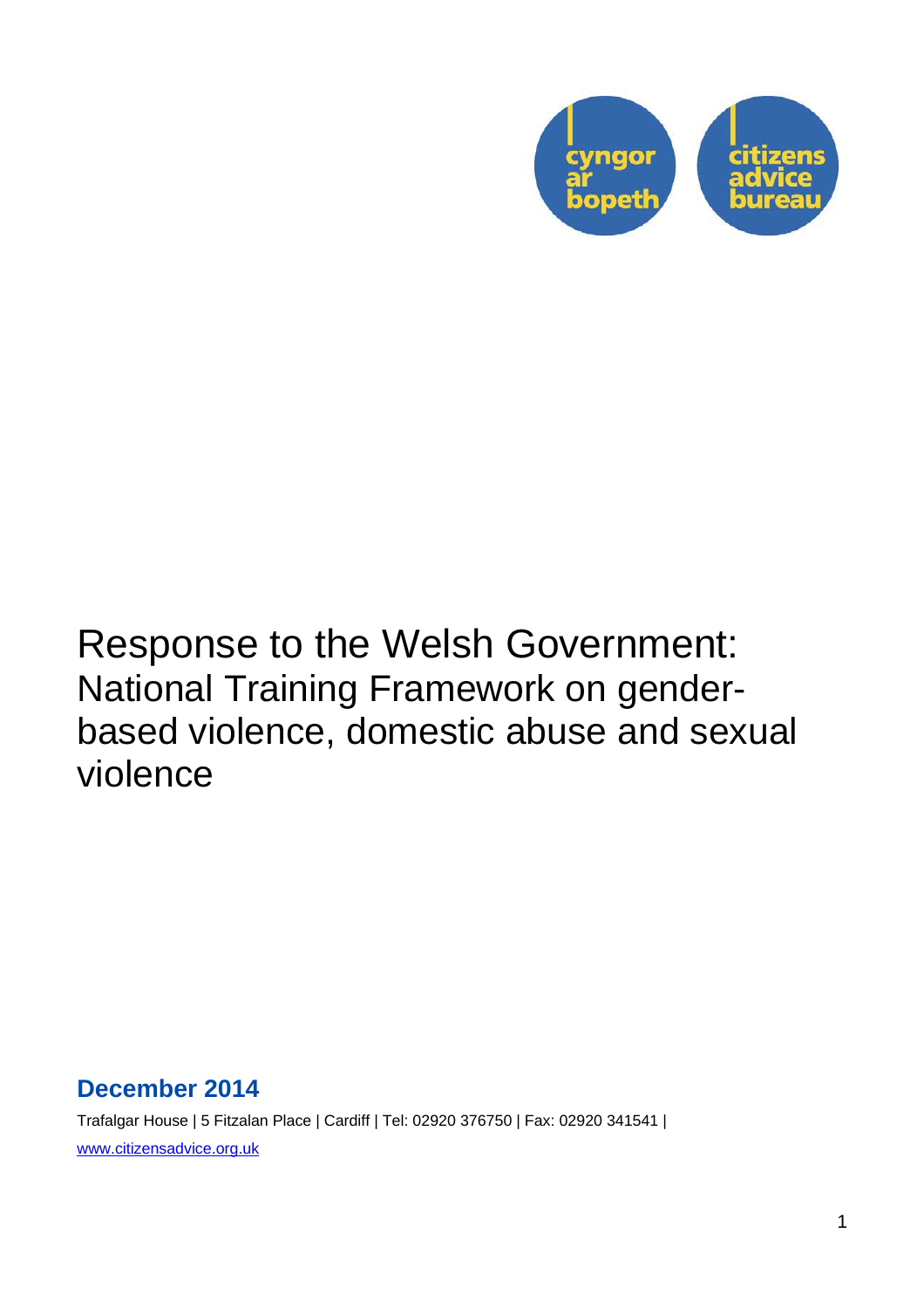## **About Citizens Advice Cymru**

Citizens Advice is an independent charity covering England and Wales operating as Citizens Advice Cymru in Wales with offices in Cardiff andf Rhyl. There are 20 member Citizen Advice Bureaux in Wales, all of whom are members of Citizens Advice Cymru, delivering services from over 250 locations.

The advice provided by the Citzens Advice service is free, independent, confidential and impartial, and available to everyone regardless of race, gender, disability, sexual orientation, religion, age or nationality.

The majority of Citzens Advice services staff are trained volunteers. All advice staff, whether paid or volunteer, are trained in advice giving skills and have regular updates on topicspecific training and access to topic-based specialist support including housing.

The twin aims of the Citizens Advice Bureau service are:

- to provide the advice people need for the problems they face
- to improve the policies and practices that affect people's lives.

Local Bureaux, under the terms of membership of Citizens Advice provide core advice based on a certificate of quality standards on consumer issues, welfare benefits, housing, taxes, health, money advice, employment, family and personal matters, immigration and nationality and education.

We are happy for our response to be made available to the public.

Please note: throughout this response gender based violence and abuse will be referred to as GVA.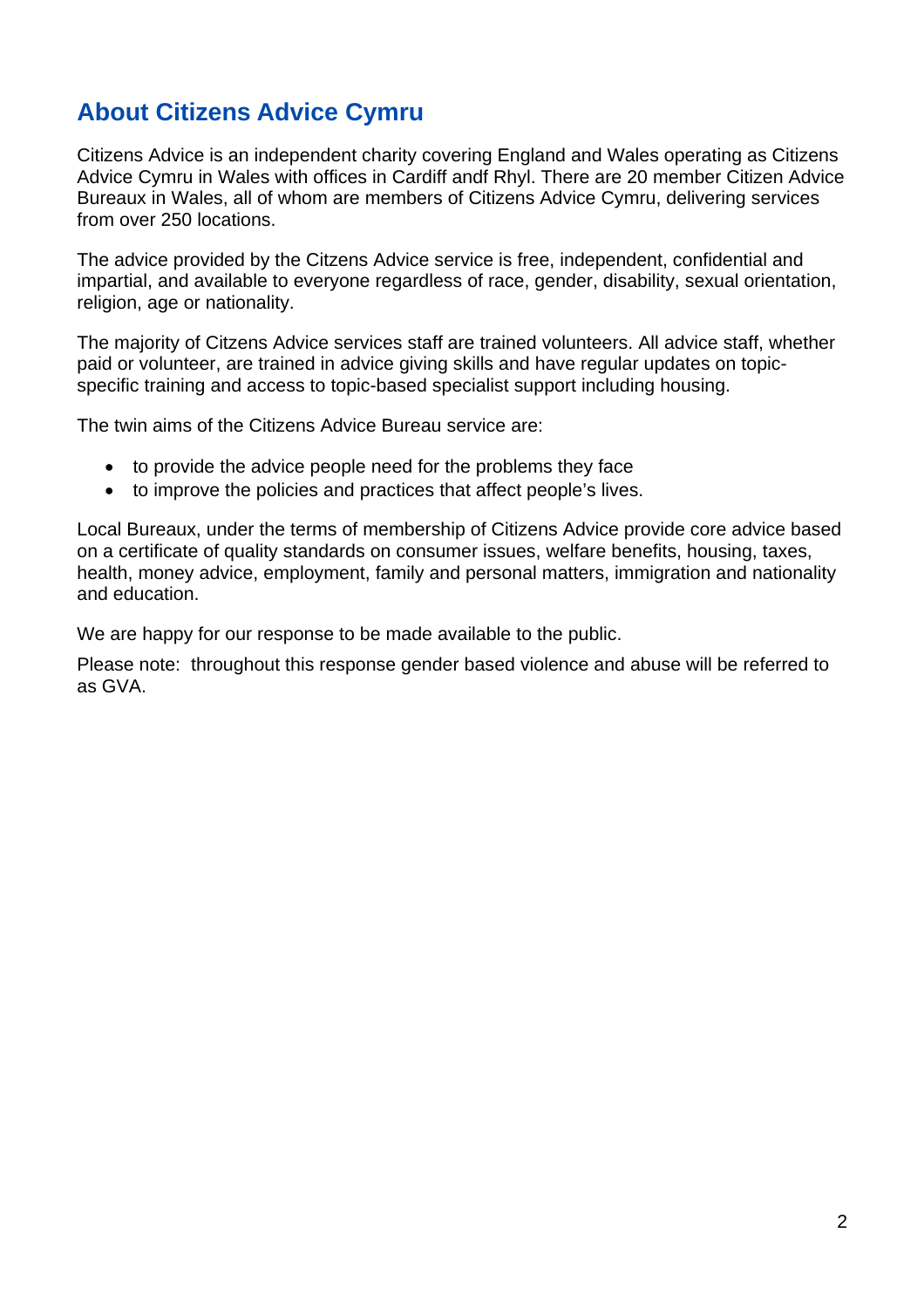### **Summary of Key Points**

Citizens Advice Cymru ask Welsh Government that:

- Financial abuse is included in detail within all levels of the National Training Framework, but particularly at Level 1 in order to raise awareness and understanding of this prevalent form of abuse.
	- o We would welcome discussion with Welsh Government on the development of this material.
- All online and associated materials are made freely available to both private and third sector services that are public facing.
	- o Overtime, we want to see Level 1 training as a mandatory requirement for any outsourced public service.
- Guidance requires Local Authorities to offer Level 2 training to all staff providing information, advice or guidance in the areas of welfare benefits, debt, financial inclusion, tenancy support, and independent living.
- Adequate funding is made available to ensure:
	- o Specialist support services can manage any increase in the identification of GVA victims seeking further information, advice, guidance and support as a result of increased awareness of GVA issues.
	- o That appropriate staff can be released to participate in the proposed regional training consortia and carry out the required development and supporting work as well as delivery of training.
- A consumer rights based approach is taken with Welsh speakers, consulting, engaging and supporting them to enable the design of appropriate resources that meet their language and cultural needs.

While we acknowledge that the National Training Framework is for the Welsh public sector, we advocate that all steps possible are taken to ensure that non-devolved bodies such as the Department for Work and Pensions are encouraged to participate to ensure a holistic and cohesive service for the people of Wales. Involvement of non-devolved public service staff, and in particular, the Department of Work and Pensions, based within Wales should have access to the training and encouraged to participate to help ensure that appropriate consideration is given to the way in which benefits are distributed within families in cases of financial abuse. This is particularly important given the proposal that universal credit be received into one account per household.

We would also welcome, where appropriate, the inclusion of survivors and perpetrators stories in their own words.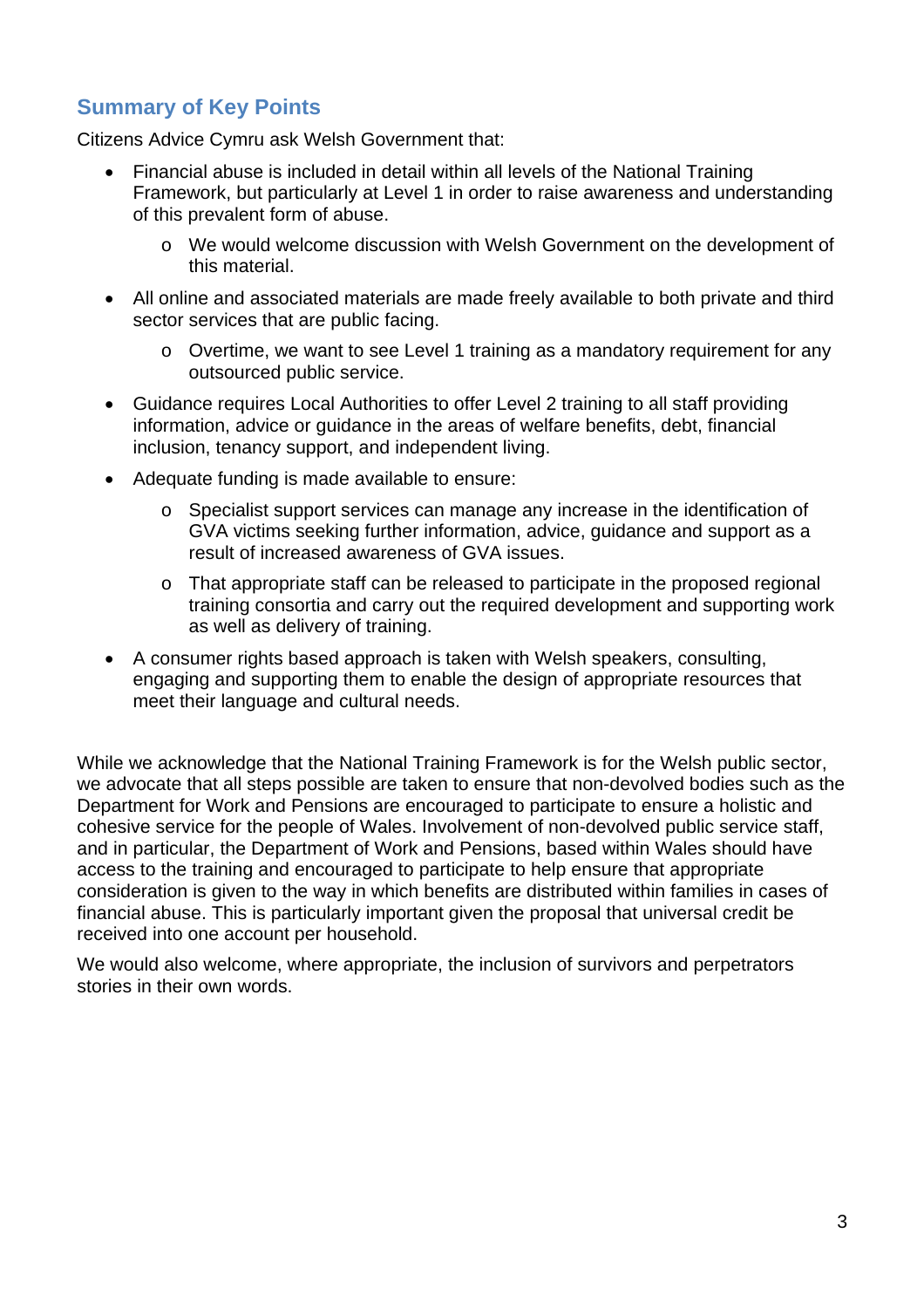#### **Question 1: What opportunities exist for integration or alignment of parts of the National Training Framework on gender-based violence, domestic abuse and sexual violence into the Continuous Professional Development (CPD) Frameworks professionals are already working within?**

We believe that work should be undertaken with specific professional bodies representing front facing public services, such as health, social care and the police to consider the best means of integration. We would strongly support the integration into these professionals' learning from the earliest stage, such as social work or medical degree courses delivered by Welsh Universities so that the knowledge is embedded and it supports the wider public campaign to raise awareness and understanding of GVA.

Within Citizens Advice, we are currently considering the best means of integrating in a sustainable manner our training on gender-based violence which is supporting the roll out of our ASK Routine Enquiry (ASK RE) program. The ASK RE program is being developed to ASK a routine question about the client's experience of gender based violence and abuse (referred to as GVA throughout this response) as part of the advice process, giving clients an opportunity to disclose abuse fairly early in the advice process. We are beginning the programme with bureaux volunteering to be early adopters. The process will be carried out in face to face advice settings only and mainly in debt and benefit enquiries. Currently the 2 day training course is delivered via a contractual relationship with AVA (Against Violence and Abuse) to advice session supervisors in order to provide them with the skills and knowledge base to then roll out the ASK RE approach to their advisors in bureaux. The supervisors then cascade training to advisers and this training provided in bureaux will be (from Jan 2015) supported by a general entry e-learning program designed for staff and volunteers across the Citizens Advice network, similar to level 1 within the National Training Framework.

Work is ongoing internally as to how to integrate the material into our advice session supervisors training and development program, or whether to keep the training as a separate module to ensure the content is delivered appropriately by people with specialist knowledge and experience. We believe there are potential risks involved with integrating the GVA training for our bureaux members and the clients they support. This is based on concern that integrating the content and delivery could mean staff are not adequately up-skilled or suitably enabled to appropriately respond to disclosure. We would welcome discussion with Welsh Government and the sharing of learning outcomes on integrating specialist GVA training into mainstream training and CPD programs, as well as shared good practice concerning elearning.

**Question 2: What opportunities exist to ensure the National Training Framework provides opportunities to use the Welsh language? Do you have concerns that any part of the National Training Framework could have an adverse effect on opportunities to use the Welsh language?** 

Citizens Advice Cymru believe that Welsh speakers are best placed to inform the development of the Welsh language approach within the National Training Framework. We advocate for a consumer rights based approach with Welsh speakers consulted, engaged and supported to use their language and design services that meet their language and cultural needs.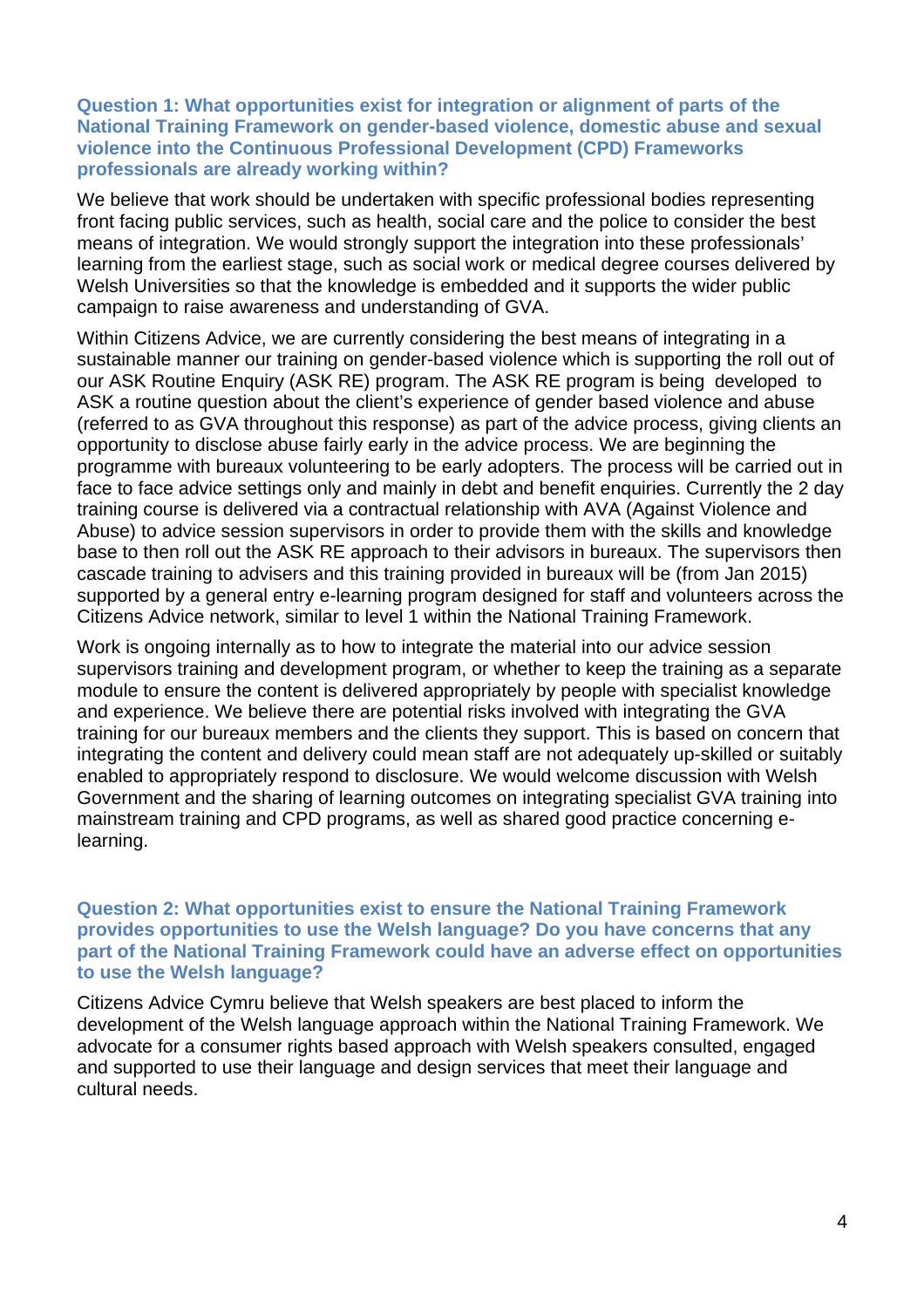#### **Question 3: Do you agree with the proposed learning outcomes, assessment criteria, delivery structure and outcomes proposed for level 1 (page 16)?**

Citizens Advice Cymru agree with the proposed learning outcomes, assessment criteria and delivery structure for level 1. As highlighted in our evidence and our recent publication 'Controlling Money, Controlling lives: Financial Abuse in Britain', we believe that financial abuse is under-reported, identified or understood. Financial abuse is often just one component of the coercive control perpetrators use against their victims, which can continue after separation and have long-term effects on individuals' financial stability. As Citizens Advice knows well, financial stability underpins the central elements of people's lives; their income and ability to care for and house themselves and their families. Part of the reason financial abuse is so corrosive, and can have such a long term impact, is its ability to disrupt these foundations. We would therefore welcome specific inclusion of this form of GVA in detail within all levels of the National Training Framework, but particularly at level 1 in order to raise awareness and understanding of this prevalent form of abuse.

We ask that the online and associated materials are made freely available to both private and third sector services that are public facing, with targeted work to actively encourage the take up of these resources considered as part of the longer term plan for the National Training Framework.

We believe it is particularly important that any service delivering public services via a contractual arrangement is offered the opportunity and encouraged to access and complete level 1 training, whether it is a privately owned homecare service, a financial inclusion advice service, or in-school catering. We would want to see that overtime level 1 training is a mandatory requirement for any outsourced public service, particularly in light of local authority reorganisation and the greater reliance on external delivery partners within the Welsh public sector.

#### **Question 4: Do you agree with the proposed learning outcomes, assessment criteria, delivery structure and outcomes proposed for level 2 (page 21)?**

Citizens Advice Cymru agree with the proposed learning outcomes and assessment criteria for level 2.

We have some reservations about the ongoing sustainability of the delivery structure proposed in light of the targeted professionals to deliver the training locally being under increasing pressure and restricted time beyond core, mandatory duties. Release of the trainers from their day jobs without providing funding to cover their frontline posts may be increasingly difficult over the proposed timescale due to public services in Wales operating lean services with little room for covering vacant posts.

We would welcome Welsh Government commitment to providing funding to ensure that appropriate staff can be released to participate in the proposed regional training consortia and carry out the required development and supporting work as well as delivery of level 2 training. Without this additional financial support we are concerned that the regional training consortia may not be able to deliver the outcomes as planned, or form an essential part of the strategic response to ensuring the ongoing achievement of the aims of the Gender-based Violence, Domestic Abuse and Sexual Violence (Wales) Bill.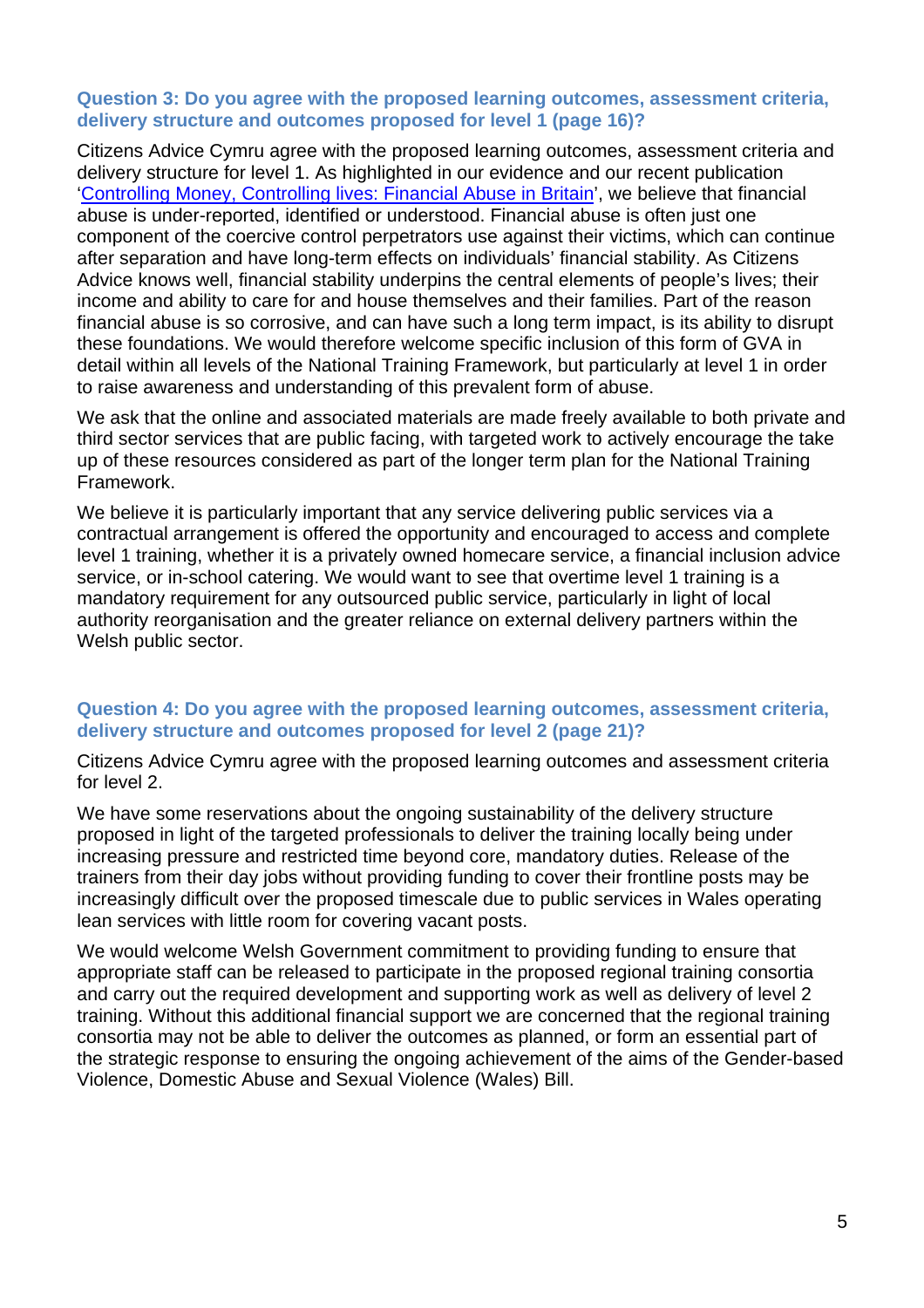#### **Question 5: Do you agree with the list of relevant professionals prioritised for training at level 2 (Ask and Act) (page 23)?**

Yes. Additionally, those listed for prioritisation should include a wider range of social workers, given the variation of social services structures to ensure targeted inclusion of those working with client groups who have an increased likelihood of being affected by domestic violence, e.g. Looked After Children and Approved Mental Health Professional social workers.

#### **Question 6: Which professionals do you consider must be added or removed from the list bearing in mind overall resource constraints?**

We note that the list is not exhaustive and that the priority criteria outlined enables for delivery to a wider range of public facing staff. As highlighted within our evidence to the Communities, Equality and Local Government Committee on Gender-based Violence, Domestic Abuse and Sexual Violence (Wales) Bill, we recommend that Local Authorities are required to offer level 2 training to all staff providing information, advice or guidance in the areas of welfare benefits, debt, financial inclusion, tenancy support, and independent living. The tailoring of the GVA training to these groups should consider additional information and resources in relation to financial abuse to ensure their awareness and understanding, as well as the range of agencies available to support victims of financial abuse to deal with any associated debt and to increase their income where appropriate.

In a similar manner, we would recommend that the guidance ensures service providers working in these areas on behalf of public bodies also undertake level 2 training.

#### **Question 7: In what order would you prioritise the professionals to receive training?**

We believe that prioritisation should be set at a local regional level, dependent on the skills and knowledge base already in existence. Prioritisation should acknowledge the variation in GVA knowledge, skill-sets and approaches of public services across Wales, dependent on their Local Development Plan, Community Safety Partnership and other strategic drivers.

#### **Question 8: Do you agree with the criteria through which to identify those who should be prioritised for training at level 2 (page 23)?**

We would welcome further clarity and examples on how to identify the client groups Welsh Government believe should be prioritised regarding the impact of GVA on an individual's interaction with a service.

#### **Question 9: What observations would you make on the delivery method for level 2? Would you recommend any alternative methods of delivery (page 26)?**

As highlighted in our response to Q4 we believe that the delivery model may not be sustainable without appropriate financial support to enable the regular release of staff to participate in and deliver the proposed model.

The train the trainer model may also require additional resources and training which should be made available by Welsh Government to ensure its effective delivery. Professionals may have relevant sector and audience knowledge and experience, but require additional training and support to become effective trainers.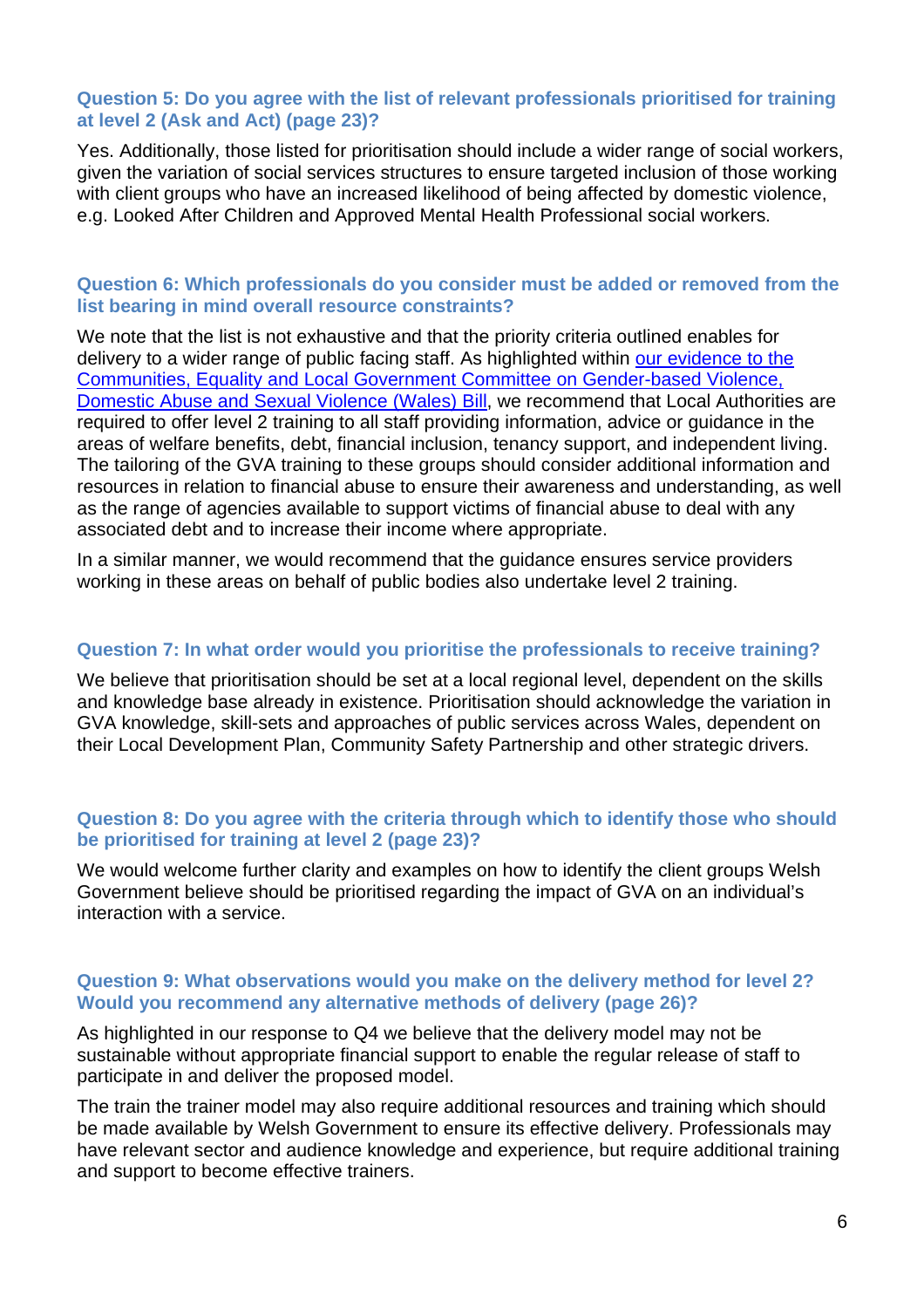In addition to the classroom learning approach, we would advocate that resources are made available online to enable learners to refresh their knowledge as well as provide signposting to additional information, resources and specialist services. Citizens Advice takes a blended learning approach to ensure that different learners' needs are met and that resources are available for refreshing and checking knowledge.

#### **Question 10: Do you agree with the proposed learning outcomes, assessment criteria, delivery structure and outcomes proposed for level 3 (page 28)?**

We believe that the proposed learning outcomes and assessment criteria are clear and will enable participants to safely act to reduce possible risks to clients and their families experiencing GVA. As highlighted in our previous responses regarding the proposed delivery model, we believe that the delivery model may not be sustainable without appropriate financial support and additional resources.

**Question 11: Do you agree that all professionals working with the specialist genderbased violence, domestic abuse and sexual violence sectors should be trained to an appropriate level linked to their role?** 

Yes.

#### **Question 12: Do you agree with the courses listed for specialist professions at level 4?**

We would advocate that those providing practical support are aware of financial abuse and agencies best placed to provide specialist support in the areas of debt, financial management and welfare benefits to ensure their clients' get the best specialist knowledge available. We would welcome discussion with Welsh Government on the development of this material.

We support the approach outlined for non-specialists requiring education on specific subject matters should provide greater consistency across Wales and enable clearer learning opportunities and outcomes.

#### **Question 13: Do you agree with the plan to create a consistent, quality assured specialist subject syllabus at level 4 (page 37)?**

Please see above.

#### **Question 14: How might the specialist subject syllabus be integrated into existing CPD Frameworks?**

We are not best placed to comment on this question. As highlighted in Q1, we are currently looking at integration and acknowledge the possible difficulties outlined within the consultation document regarding integrating GVA into children protection related training. We would welcome discussion with Welsh Government on integration and would be happy to share our learning and experience as we evaluate the roll out of ASK RE across the Citizens Advice network.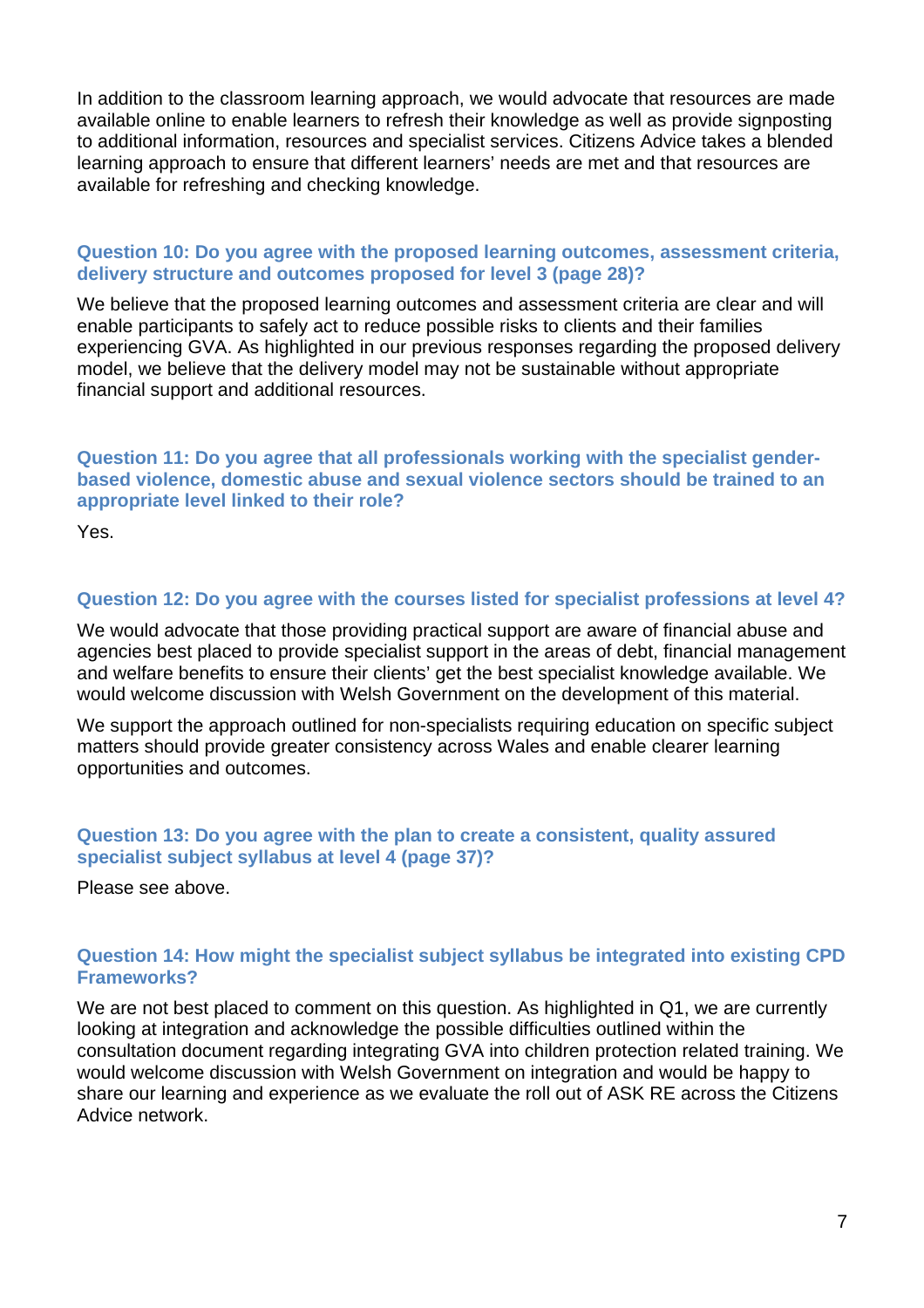#### **Question 15: Do you agree with the proposed learning outcomes, assessment criteria, delivery structure and outcomes proposed for level 5 (page 43)?**

We are not best placed to comment on this question.

#### **Question 16: Do you agree with the approach taken at level 6 (page 46)?**

As highlighted in Q1, we believe it is particularly important that any organisation delivering public services via a contractual arrangement is offered the opportunity and encouraged to participate in the National Training Framework. It may therefore be relevant to include private and third sector senior management or their representatives within the targeted work for level 6. This will help to ensure that all those delivering public services across Wales are engaged with the National Training Framework and its pivotal role in raising awareness and understanding of GVA to bring about the cultural change desired within the policy intent of the Welsh Government.

#### **Question 17: What other mechanisms would you recommend to engage senior leaders in the gender based violence, domestic abuse and sexual violence agenda and improve awareness of this as a leadership issue?**

We would wish to see, where appropriate, the inclusion of survivors and perpetrators stories in their own words. Citizens Advice believe that enabling people to speak for themselves encourages increased participation in their wider community, can increase positive feelings of self-worth and allows people the chance to reflect on and share their experiences to both promote personal integration and acceptance of life events while also helping others to learn. The power of enabling individuals to bear witness of their experiences has been shown in the example of the Poverty Truth Commission in Scotland who advocate *'nothing about us without us is for us'*.

#### **Question 18: If you have any related issues which we have not specifically addressed, please use this space to report them:**

We ask that Welsh Government provide assurances that specialist support services will be adequately resourced to manage any increase in the identification of GVA victims seeking further information, advice, guidance and support as a result of increased awareness of GVA issues.

Research into the impact of asking as a routine enquiry or through targeted enquiry has shown the need for additional time for those asking to enable dealing appropriately with disclosure. We would therefore welcome Welsh Government's acknowledgement of the impact ASK and ACT may have on the delivery of public services and ask that this is monitored and reviewed.

As noted within our evidence, we advocated that strong leadership is required from Welsh Government to ensure appropriate engagement of non-devolved public sector bodies with the Bill and the National Training Framework. As detailed within our recent research into financial abuse, Department for Work and Pensions (DWP) can play an important role in identifying and supporting clients experiencing financial abuse as around half of respondents to our research survey (approximately 300 advisers) had been involved in cases in which the perpetrator controlled or interfered with the victim's benefits. Involvement of their staff based within Wales could therefore potentially help people experiencing GVA to be appropriately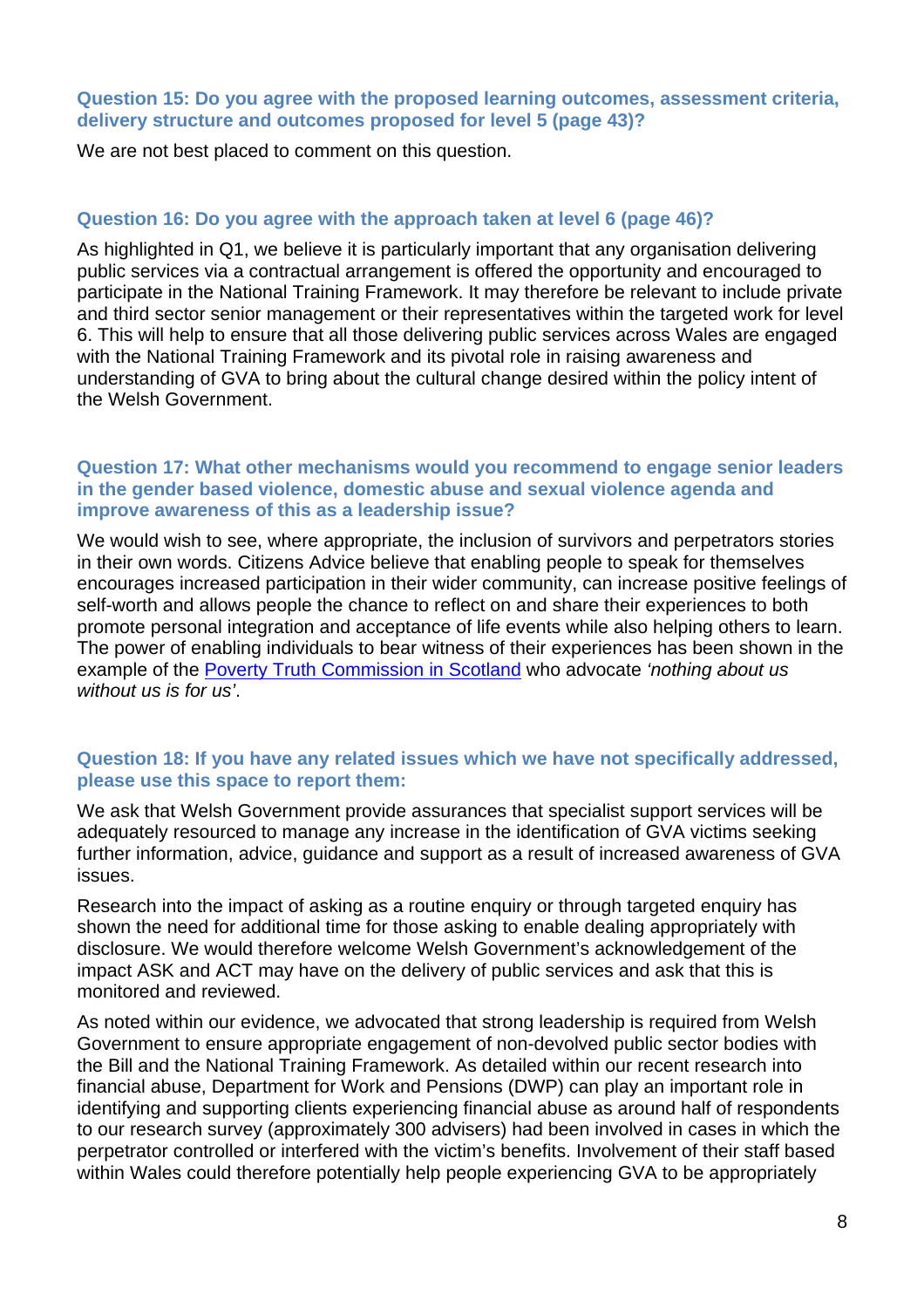supported and help ensure that appropriate consideration is given to the way in which benefits are distributed within families in cases of financial abuse. This is particularly important given the proposal that universal credit be received into one account per household.